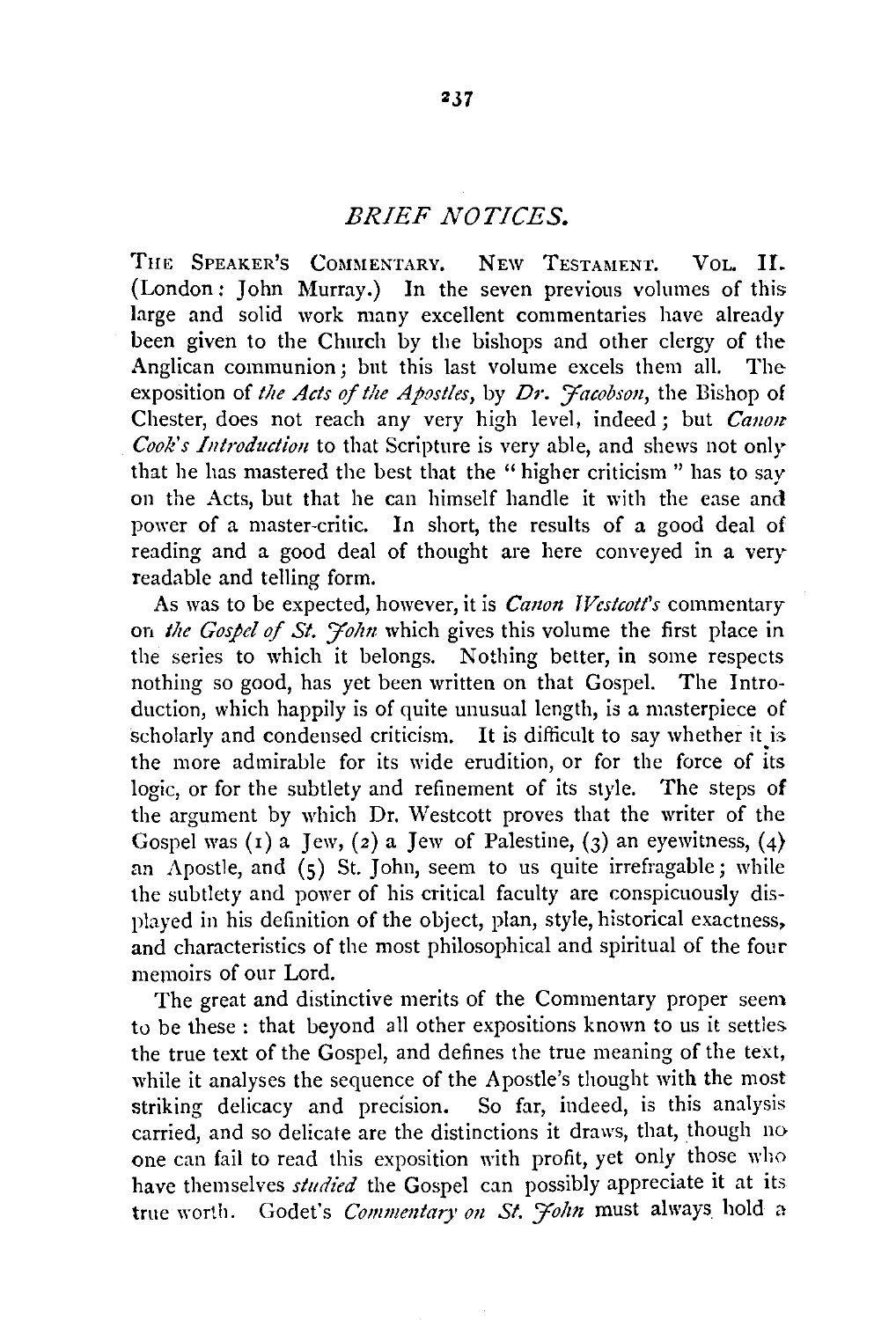high place for its fine spiritual insight and delicate appreciations of the discourses recorded Ly the Apostle-discourses so simple in form yet so subtle and profound in meaning. But even in the qualities in which Godet is at his best he is occasionally excelled by Westcott; as, for example, in the analysis and discrimination of the three parables contained in Chapter x. Verses 1-16, where the latter is even more clear, luminous, and penetrating than the former. Not that Godet has been superseded, or even perhaps, on the whole, surpassed, although here and there one can see that his latest successor works with keener instruments and uses them with more exactness. Canon Westcott is forward, indeed, to acknowledge his obligations to him, confessing that he owes more to him than to any other exponent of the Gospel. His work is on a larger scale than Westcott's, and has unrivalled merits of its own. Both are necessary, and even indispensable. But, with the two before him, no student or preacher need be at a loss. If he go to Canon Westcott for textual criticism, for exact definition of the meaning of words, and the force of grammatical construction, and for a brief yet accurate analysis of the sequences of thought, and then turn to Godet for inspiration and for large spiritual views of the passage in hand, he will find himself thoroughly equipped for his work, and need hardly trouble himself to consult other commentaries, unless indeed he mean to write a commentary himself.

THE FIRST EPISTLE OF ST. JOHN. *By Erich Haupt.* Translated, with an Introduction, by *W. B. Pope*, *D.D.* (Edinburgh: T. and T. Clark.) We hail this volume with unusual satisfaction, not simply nor chiefly for its own merits as an exposition of a diffi cult and too much neglected Scripture, though these are considerable, but mainly for its method, and because we take it as a sign of better things to come. In Germany especially *"historical* criticism" has long run mad, with most disastrous effects. Of course, any man who undertakes a thorough and scholarly exposition of Scripture must study and weigh the work of all who have gone before him, from the Fathers downward, if, at least, they carry any weight or speak with authority. But it by no means follows that he should compel his readers to go through a course of labour only less severe than his own, by laying before them all the conflicting opinions he has found in his long quest. Yet this is the method of exposition which has prevailed in Germany, and which still prevails.

Its evil results are many and obvious. One of the least of them is that, by this historical recitation of varying and often contrary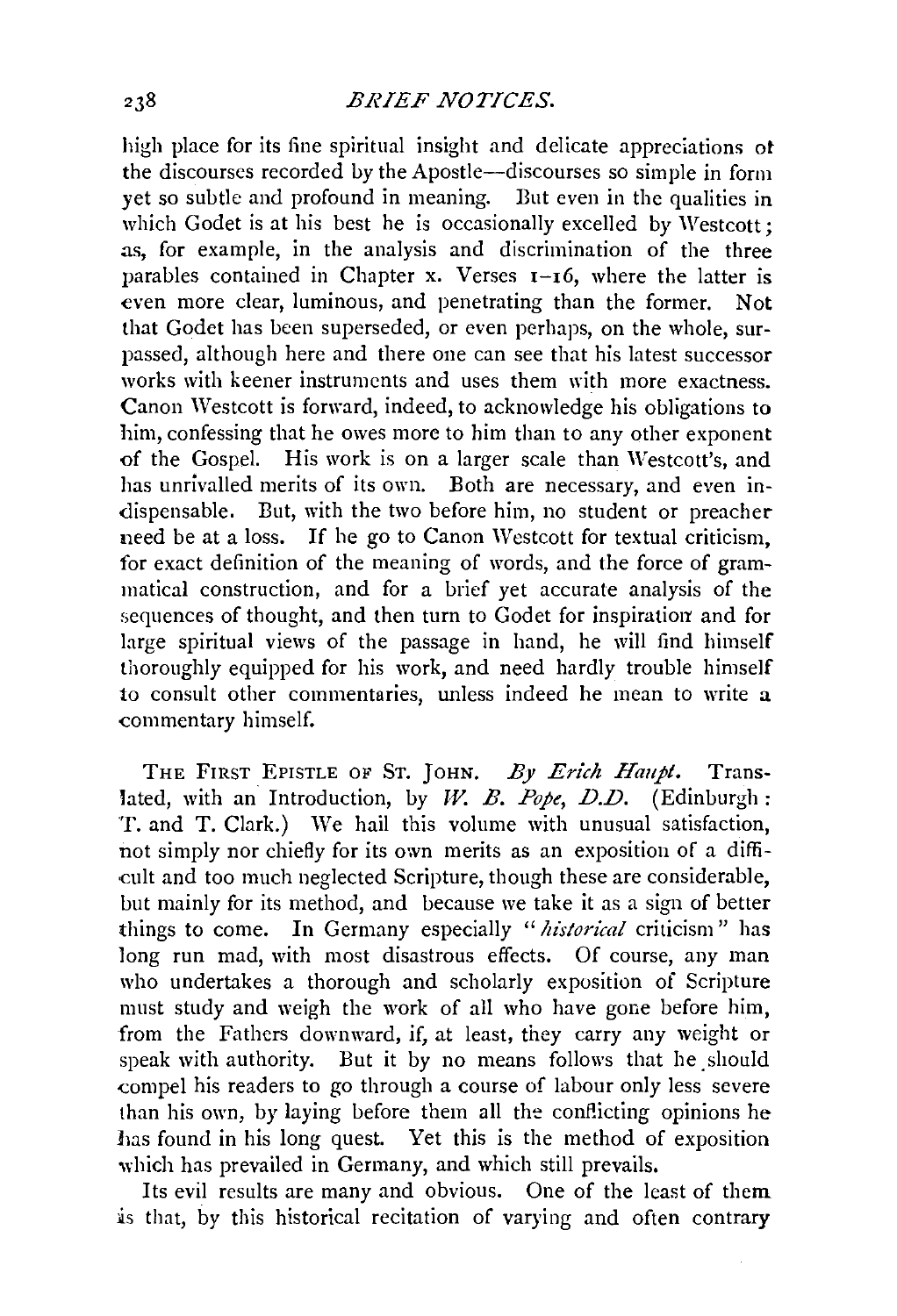opinions, commentaries are made so tedious and wearisome that none but professional students will look at them. A much graver result is that, as a rule, they hardly repay reading. In the hands of some authors this method degenerates into a mere polemic, in which, instead of illuminating the original text, they maintain a running fight with the commentators who have preceded them, and are often so busy in condemning *their* views that it is difficult to ascertain their own. It induces others to substitute mere erudition and industry for original thought and spiritual insight, to aim at weaving a catena of opinions rather than at bringing out "the mind of the Spirit." In still others it breeds that preference of theory over fact, which is the most fatal defect of critic or expositor; one man is drawn a little aside from the foundation on which he ought to build by a theory suggested to him by the *data* before him; another instantly attacks this theory with a theory still further off the lines ; and thus theory is piled on theory, and book on book, till they are all in the air together, and come toppling down clean outside the foundation on which they all profess to starid.

These are only some of the ill effects of the obtrusion of the historical method of criticism and exposition. And even the best and greatest commentators of Germany, whom all students *must* read, have been more or less betrayed by this vicious use of an indispensable method. If any one were to separate even from such eminent expositors as Meyer and Delitzsch, Huther and Harless, all that is merely critical, philological, polemic, and historical-all, *i.e.*, which belongs to the mere apparatus of criticism, all that does not help the reader to an understanding of Scripture or even of their reading of Scripture, all, therefore, that ought to be used but not displayed-he would probably be very much surprised to find how small a proportion of their own work would be left, and how much more valuable this residuum would have been had it stood alone.

It is at least the aim of Haupt to dispense with this parade of learning and erudition, and to go straight to his end. And we sincerely trust that his work, and the very cordial reception it has met with in the most critical schools of Germany, may be taken as a sign that a new and better method is about to be adopted by scholars to whom we owe so much, and should feel that we owed so much more if they had not so often made life bitter to us by the weary labour they have exacted of us. The aim of this book has been fairly reached; its author is true to his method throughout. \Ve hear from him, not what other men have thought and said, but what he himself, after weighing their several verdicts,